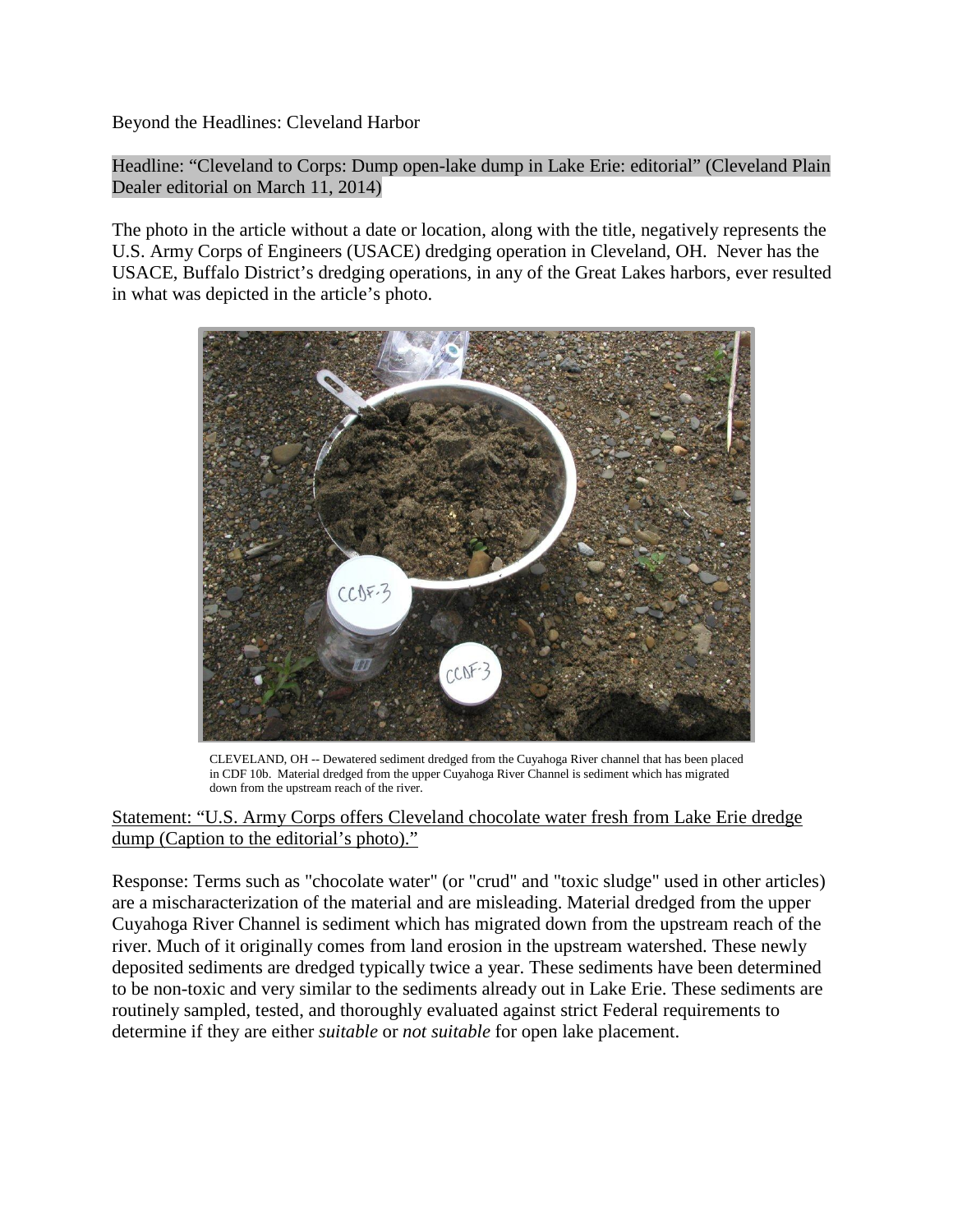Statement: "…U.S. Army Corps of Engineers' [application](http://www.cleveland.com/metro/index.ssf/2014/01/army_corps_of_engineers_says_c.html) to dispose of toxic sludge in Lake Erie near the intake valves that supply drinking water to hundreds of thousands of Northeast Ohio residents."

Response: Four potable water intakes (PWIs) for public water supplies are located in Lake Erie just offshore of Cleveland, including the Crown, Morgan, Baldwin, and Nottingham structures. The USACE is currently proposing to use two open lake placement areas (designated as Cleveland Lake Area CLA-1 and CLA-4). The closest distance between either proposed placement areas is three miles and the nearest PWI, between the center of CLA-4 and the Morgan PWI. Once placed at these areas, the dredged sediment rapidly settles and stays inplace. It is also similar in quality to the lake bottom sediments in general. Therefore, there is no potential for open lake placement at these areas to have any significant influence on the quality of water at any of these PWIs.

## Statement: "the Corps' apparent cluelessness about why the intake valves for municipal water treatment plants had been moved away from the river and into the lake."

Response: The locations of water intakes were taken into account in the selection of the proposed open lake placement areas, which was also coordinated in advance in early 2012 with the U.S. Fish and Wildlife Service, Ohio Environmental Protection Agency, and Ohio Department of Natural Resources. Initially, four potential open lake areas were investigated. Two areas were eliminated from consideration when field sampling revealed a potentially high relative value of aquatic habitat due to bedrock, coarse sands, and gravel substrates. The two remaining sites are Cleveland Lake Area-1 (CLA-1), which is located nine miles from the Cleveland Harbor entrance, and Cleveland Lake Area-4 (CLA-4), which is located five miles from the harbor entrance. Both of these locations have bottom substrates with physical characteristics similar to the material to be dredged from the upper Cuyahoga River channel.

The four potable water intakes (PWIs) for public water supplies located in Lake Erie just offshore of Cleveland include the Crown, Morgan, Baldwin and Nottingham structures. The center of CLA-1 is located approximately 11.8 miles from the Crown PWI, 6.9 miles from the Morgan PWI, 6.7 miles from the Baldwin PWI, and 5.8 miles from the Nottingham PWI. The center of CLA-4 is located approximately 3.8 miles from the Crown PWI, 3 miles from the Morgan PWI, 3.7 miles from the Baldwin PWI, and 11.5 miles from the Nottingham PWI.

Extensive sampling, analysis and modeling efforts were undertaken to determine whether the placement of dredged sediment at either CLA-1 or CLA-4 would have the potential to adversely affect the quality of public water supply sources. These efforts indicate that no meaningful contribution of suspended solids, dissolved constituents, or contaminants from dredged sediment placement operations at CLA-1 and CLA-4 would be expected at any PWI, and there is no potential to compromise water quality standards.

Statement: "An environmental engineer questioned the methodology, as did a professor of geosciences, who noted that the Corps intended to dredge sediment in depths of feet, but the sampling was conducted only to a depth of inches."

Response: Per Federal Clean Water Act guidance, sediment deposits that are a foot or two in thickness, have accumulated rapidly, or have existing information suggesting that they are